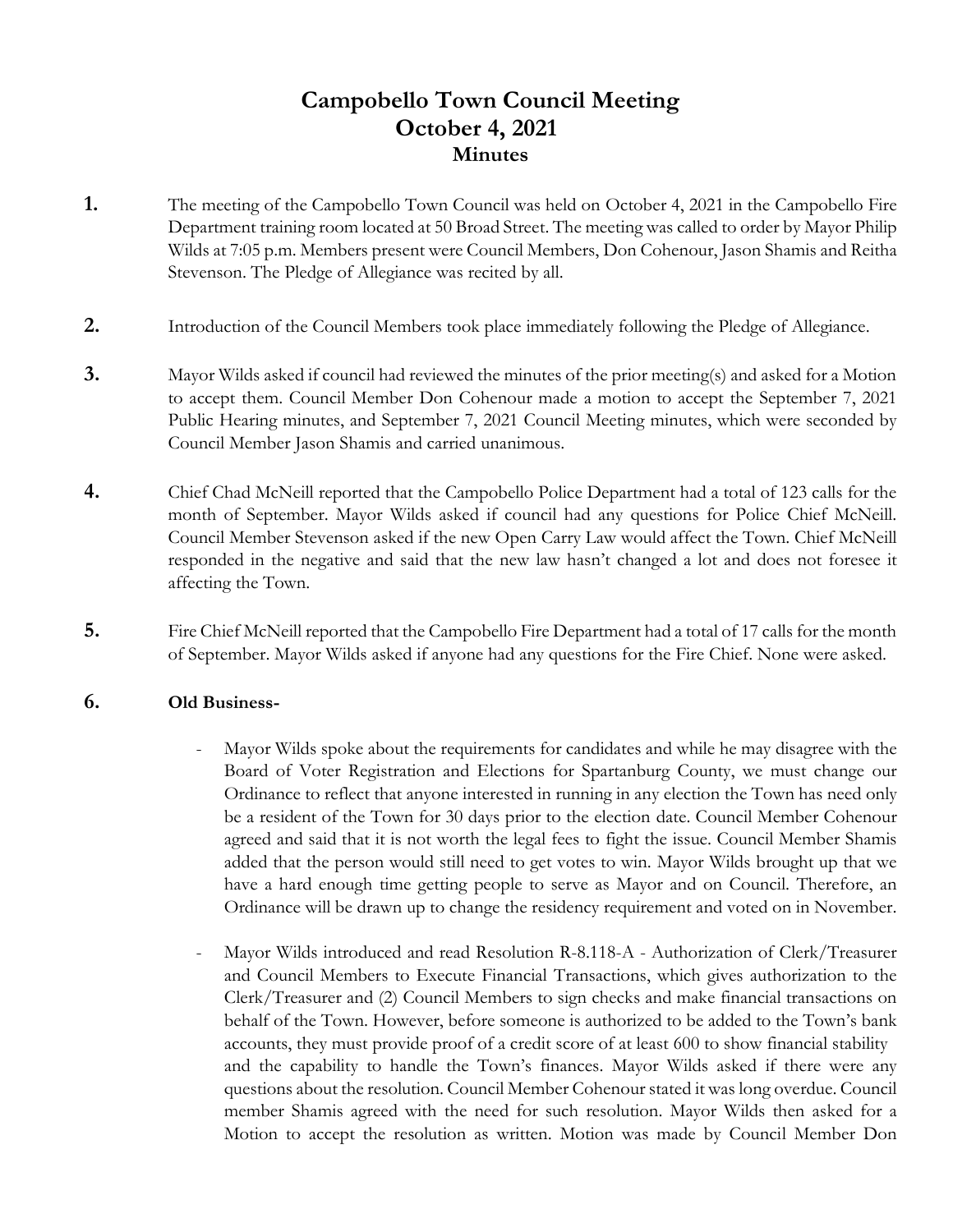Cohenour to accept the resolution as written, which was seconded by Council Member Jason Shamis and carried unanimous.

- Clerk Hyder updated everyone on research done on the amount of power outages in our Town. She read the 2-year outage history that was provided by Duke Energy Engineer, Anthony Kerr. The outages listed were as follows:

| 10/9/2019  | Fallen Tree Limb          | 1.5 Hours |
|------------|---------------------------|-----------|
| 6/20/2020  | Fallen Tree               | 8 Hours   |
| 6/29/2020  | Animal in Substation      | 2.5 Hours |
| 10/29/2020 | Storm Damage              | 2.5 Hours |
| 5/28/2021  | Pole Fire/Defective Equip | 4.5 Hours |
| 6/8/2021   | Infrastructure Work       | 1 Hour    |
| 6/23/2021  | Infrastructure Work       | 45 Min    |
| 6/28/2021  | Infrastructure Work       | 45 Min    |
| 7/3/2021   | Fallen Tree               | 9 Hours   |

Mr. Kerr went on to explain that the 3 outages that happened in June were due to our protective devices being set to lock out under any fault condition during infrastructure upgrades. These outages would not have happened under normal conditions and the improvements made should enhance reliability long term. He did not see any additional outages for the subdivision of Cane Creek or the transformer feeding Roy Hall Way. Council Member Cohenour commented that he thought the number of outages would have been greater than that. Council Member Shamis commented that most of the time the outages are due to power lines and not the Substations.

## **7. New Business-**

- Mayor Wilds said that no new annexation matters need to be discussed this month. Therefore, this will be added to November's agenda.

#### **8. Other Business-**

Council member Shamis gave an update as to the Planning & Zoning Committee, which will be meeting on Tuesday, October  $12<sup>th</sup>$  at 3:00 p.m. at Town Hall. The item on the agenda is discussion of October 4<sup>th</sup> meeting with Appalachian Council of Government (ACOG) and their proposed agreement. Town resident Rist asked what the goal was in getting ACOG involved. Council member Shamis said the goal is to protect its residents and their property values. While he understands that everyone deserves a place to live, a home owner with a property value of \$300,000 doesn't necessarily want a mobile home next door, as mobile homes depreciate in value. Plus, our Planning and Zoning Ordinances and Comprehensive Plan has not been reviewed since 2000 and that was originally done by the County. Council Member Cohenour reaffirmed that this is to protect the Town's residents. Ms. Rist asked if that were also the reason for the moratorium on mobile homes. Council member Shamis answered in the affirmative. She also asked if there were certain places for businesses as her house on Main Street is zoned for commercial use. Council Member Shamis answered by saying that this was all in the early stages of getting things in order and that he hopes to have